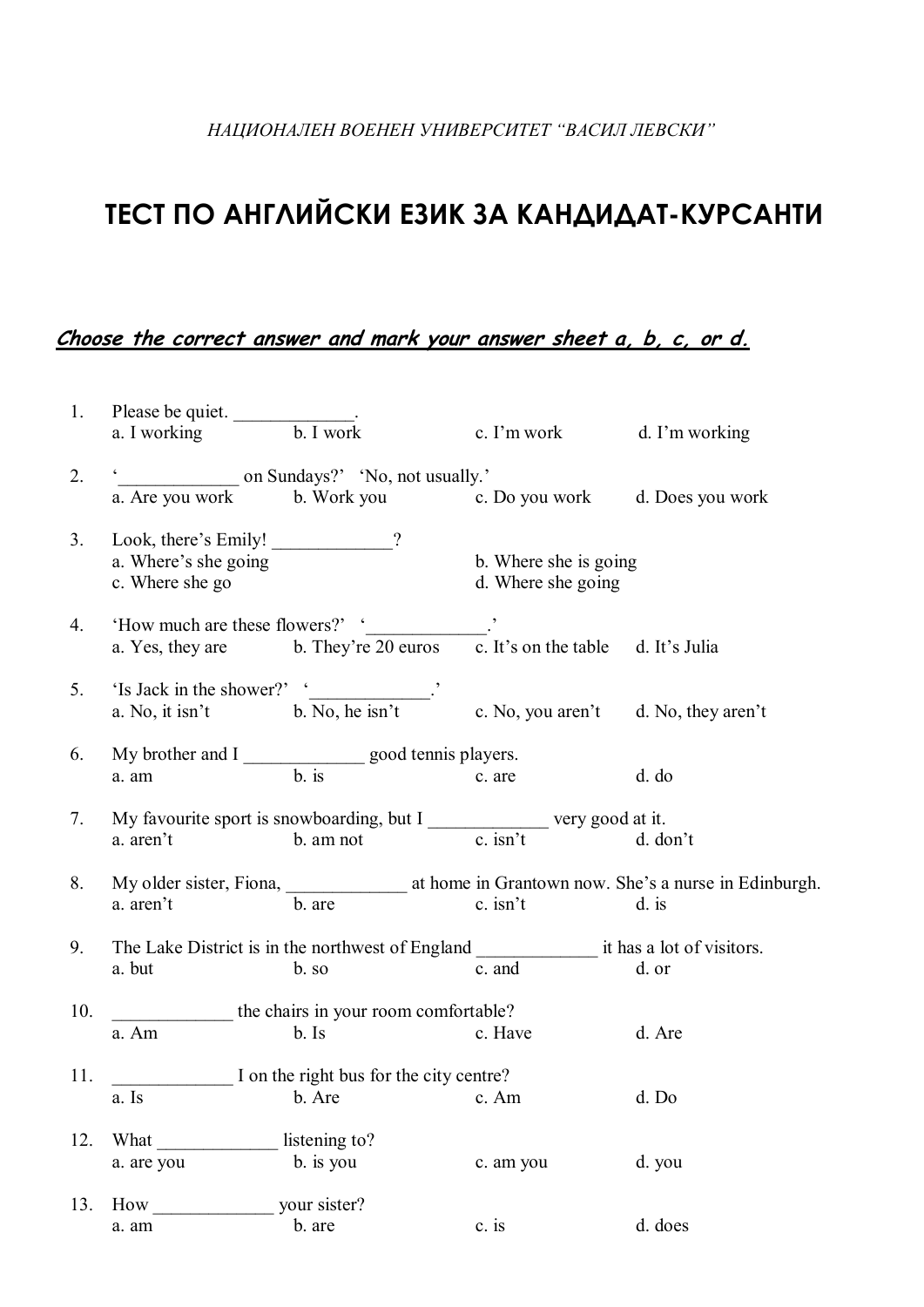| 14. | Tom copying the answers?                                    |                                                                          |                       |                        |
|-----|-------------------------------------------------------------|--------------------------------------------------------------------------|-----------------------|------------------------|
|     | a. Am                                                       | b. Are                                                                   | c. Is                 | d. Do                  |
| 15. | What size ____________________ those red shoes?<br>a. are   | $\overline{b}$ is                                                        | c. am                 | d. have                |
|     |                                                             |                                                                          |                       |                        |
| 16. |                                                             |                                                                          |                       |                        |
|     | a. sees often                                               | 17. Hannah her grandmother on Sundays.<br>b. often see c. often sees     |                       | d. often seeing        |
| 18. | a. are having                                               | b. having<br>c. have                                                     |                       | d. has                 |
| 19. |                                                             | How much _______________ to go to the cinema in your country?            |                       |                        |
|     | a. costs it                                                 | b. it costs<br>c. costs                                                  |                       | d. does it cost        |
| 20. | Look! Someone $\frac{1}{2.20 \text{ cm}}$ b. is coming      |                                                                          | c. comes              | d. come                |
| 21. | You _______________ late for meetings.<br>a. always arrives | b. arrives always                                                        | c. always arrive      | d. arrive always       |
| 22. | Diamonds _______________________cheap.<br>$a$ . is          | $b.$ isn't                                                               | c. are                | d. aren't              |
| 23. |                                                             | a. does usually b. do usually                                            | c. usually does       | d. usually do          |
| 24. | a. are                                                      | The people in Grantown are very friendly. But the weather<br>b. aren't   | $c$ . is              | very good.<br>d. isn't |
| 25. |                                                             | Mr Thomas is a very old man.                                             | 98.                   |                        |
|     | a. It's                                                     | b. She's                                                                 | c. He's               | d. They're             |
| 26. | I'm not hungry, but __________________thirsty.<br>a. is     | b. are                                                                   | c. I'm not            | $d. \Gamma m$          |
| 27. | a. It isn't                                                 | The weather is nice today. warm and sunny.<br>b. It's                    | c. She's              | d. He's                |
| 28. |                                                             | Usually Kirsty makes decisions very quickly, but this time she cautious. |                       | $\overline{d}$ . is    |
|     | a. are                                                      | b. aren't                                                                | c. be                 |                        |
| 29. | 'Have a nice day.' ' <u>_______________</u> .'              | a. How are you? b. Thanks. Same to you.c. You're welcome d. My pleasure  |                       |                        |
| 30. | 'Is your car blue?' '<br>a. No, it's black                  | b. Black                                                                 | c. No, $\Gamma$ m not | d. No, she's black     |
| 31. | 'Am I late?' $\lq$<br>a. Yes, you are                       | $\overline{b}$ . No, I'm not                                             | c. My sister          | d. Very well           |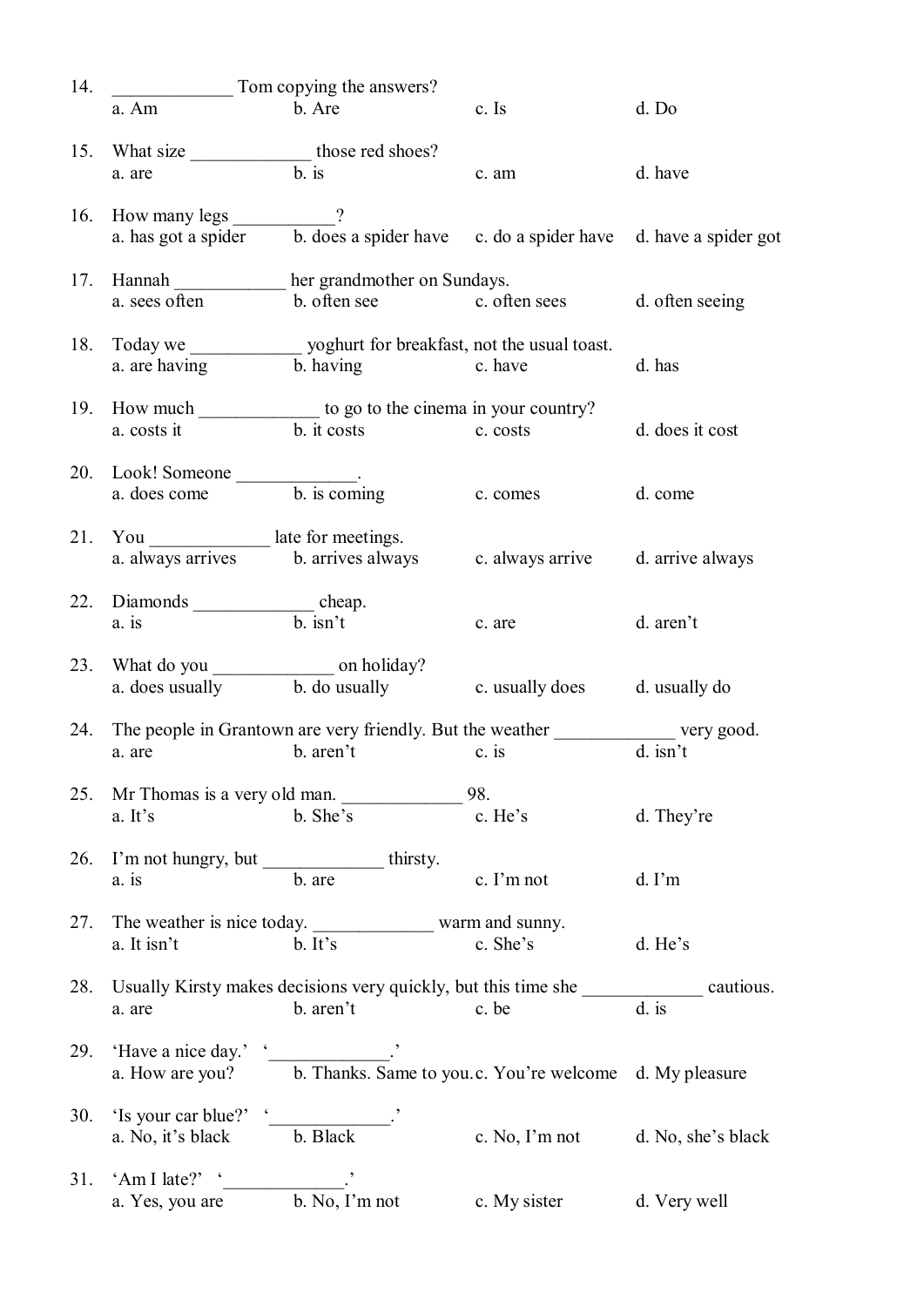| 32. | Who $\qquad$<br>a. is Jo emailing                                                | b. Jo is emailing c. emailing Jo is                                                                                                      |                                                          | d. emailing is Jo  |
|-----|----------------------------------------------------------------------------------|------------------------------------------------------------------------------------------------------------------------------------------|----------------------------------------------------------|--------------------|
|     | 33. Paul far from me.<br>a. don't live                                           | b. doesn't live                                                                                                                          | c. doesn't lives                                         | d. isn't live      |
|     | a. speak                                                                         | 34. Sh! I __________________ to your sister, not you.<br>$\overline{\phantom{a}}$ b. am speaking c. speaks                               |                                                          | d. speaking        |
|     | 35. Why $\frac{2}{a}$ . Jill is singing ?                                        | b. is singing Jill c. are Jill singing d. is Jill singing                                                                                |                                                          |                    |
|     |                                                                                  | a. don't go b. doesn't go c. doesn't goes d. aren't go                                                                                   |                                                          |                    |
|     |                                                                                  | a. bring b. he brings c. is bringing                                                                                                     |                                                          | d. brings          |
|     | a. How was the weather like<br>c. What was the weather like                      | 38. Did you have a good holiday?                                                                                                         | b. What the weather was like<br>d. Was the weather like  |                    |
|     |                                                                                  | 39. Look! It $\frac{1}{a \cdot \text{snow}}$ b. not snowing c. snowing c.                                                                |                                                          | d. is snowing      |
| 40. |                                                                                  | My parents are usually at home in the evening. They ______________ very often.<br>a. aren't going out b. don't go out c. not go out      |                                                          | d. not going out   |
|     |                                                                                  | 41. Dad's in the garage. He $\frac{1}{b}$ mending the car.<br>a. mend $\frac{1}{c}$ mending $\frac{1}{c}$ mends $\frac{1}{d}$ is mending |                                                          |                    |
| 42. |                                                                                  | __ your name in Japanese?<br>$\alpha$ are you writing b. do you write                                                                    | c. you write                                             | d. you writing     |
|     | 43. Tracey and Jeff<br>a. haven't got no children<br>c. haven't got any children |                                                                                                                                          | b. have got any children<br>d. haven't got some children |                    |
| 44. | Emily's a writer. She $\frac{1}{b}$ write                                        |                                                                                                                                          | books for children.<br>c. 's writing                     | d. writing         |
|     | a. 's walking                                                                    | to work today.<br>b. walks                                                                                                               | c. walk                                                  | d. walking         |
| 46. | a. did Lisa phone                                                                | 'What time ____________?' 'About an hour ago.'                                                                                           | $\overline{b}$ . is Lisa phoning c. has Lisa phoned      | d. Lisa has phoned |
| 47. | a. works                                                                         | Terry in a bank from 1996 to 2003.<br>b. worked                                                                                          | c. working                                               | d. was work        |
| 48. | $\mathbf I$<br>a. don't watch                                                    | television yesterday.<br>b. didn't watched                                                                                               | c. didn't watch                                          | d. didn't watching |
| 49. | Where<br>a. you were                                                             | on Sunday afternoon? I couldn't find you.<br>b. was you                                                                                  | c. were you                                              | d. have you been   |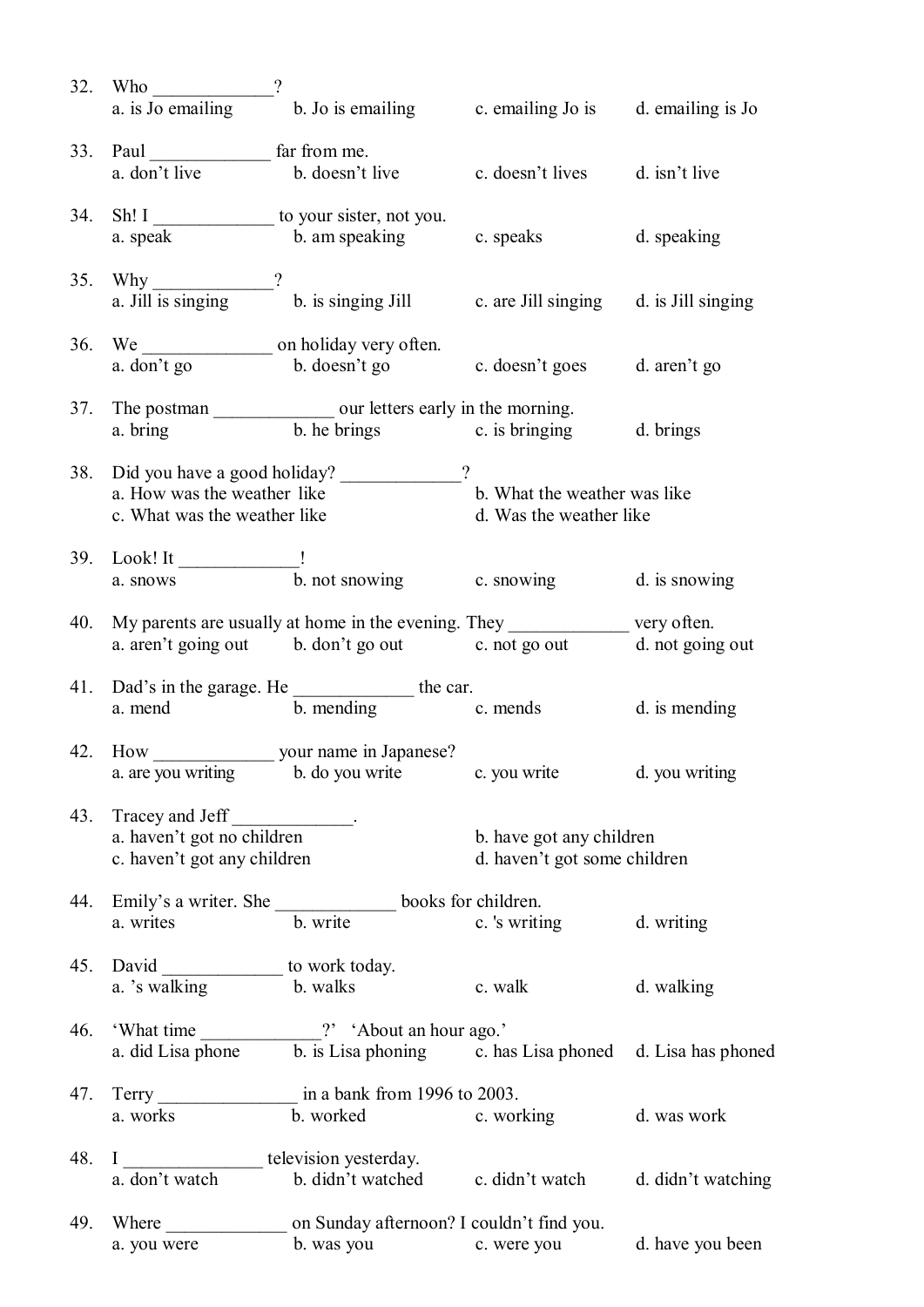|     |                                                                      | 50. 'When did you last go for a long walk?' '<br>a. For three weeks b. Three weeks ago c. Since three weeks d. In three weeks              |                        |                    |
|-----|----------------------------------------------------------------------|--------------------------------------------------------------------------------------------------------------------------------------------|------------------------|--------------------|
|     |                                                                      |                                                                                                                                            |                        |                    |
|     | a. did Paul say                                                      | 51. What ______________ when you told him the story?<br>b. said Paul c. Paul said                                                          |                        | d. did Paul said   |
| 52. |                                                                      | Why ______________ me last night? I was waiting for you to phone.<br>a. you didn't phone b. didn't you phone c. you not phone              |                        | d. you don't phone |
| 53. |                                                                      | a. It wasn't a very good film, I'm afraid.<br>b. It weren't<br>b. It weren't c. It was d. Was it                                           |                        |                    |
| 54. |                                                                      | I like your shoes.<br>a. They were b. Were they c. Was they d. Did they                                                                    |                        |                    |
|     | 55. Josie _______________ her favourite dish.<br>a. breaked b. broke |                                                                                                                                            | c. broked              | d. broken          |
|     |                                                                      | 56. We were all happy because our team the championship.<br>a. won b. winned c. win d. winning                                             |                        |                    |
| 57. |                                                                      | tired after the swimming class?<br>a. Were you b. Was you c. You was d. Did you                                                            |                        |                    |
| 58. |                                                                      | The radio was on, but Mr and Mrs Smith _______________ to it.<br>a. aren't listening b. weren't listening c. don't listen d. not listening |                        |                    |
| 59. |                                                                      | What<br>a. were you talking b. did you talk<br>b. did you talk<br>c. are you talking d. do you talk                                        |                        |                    |
|     |                                                                      | a. find you b. you find c. you found d. found you                                                                                          |                        |                    |
| 61. | a. planed                                                            | b. plannied c. planned                                                                                                                     |                        | d. plan            |
| 62. | a. isn't taking                                                      | b. wasn't taking c. didn't take                                                                                                            |                        | d. not taking      |
| 63. | a. slepped                                                           | b. sleeped<br>c. slept                                                                                                                     |                        | d. sleep           |
| 64. | a. drive                                                             | 'I stopped you because you ________________ too fast,' the policeman said.<br>b. 're driving                                               | c. were driving        | d. driven          |
| 65. | a. did work                                                          | Barbara works in a hospital. She ______________________ there for six years.<br>b. worked                                                  | c. has worked d. works |                    |
| 66. | a. I'm                                                               | a vegetarian since 1995.<br>b. I've been                                                                                                   | c. I'm being           | d. I was           |
|     | a. has gone                                                          | 67. Yesterday, Martin ____________________ to Helsinki on business.<br>b. has been                                                         | c. went                | d. is going        |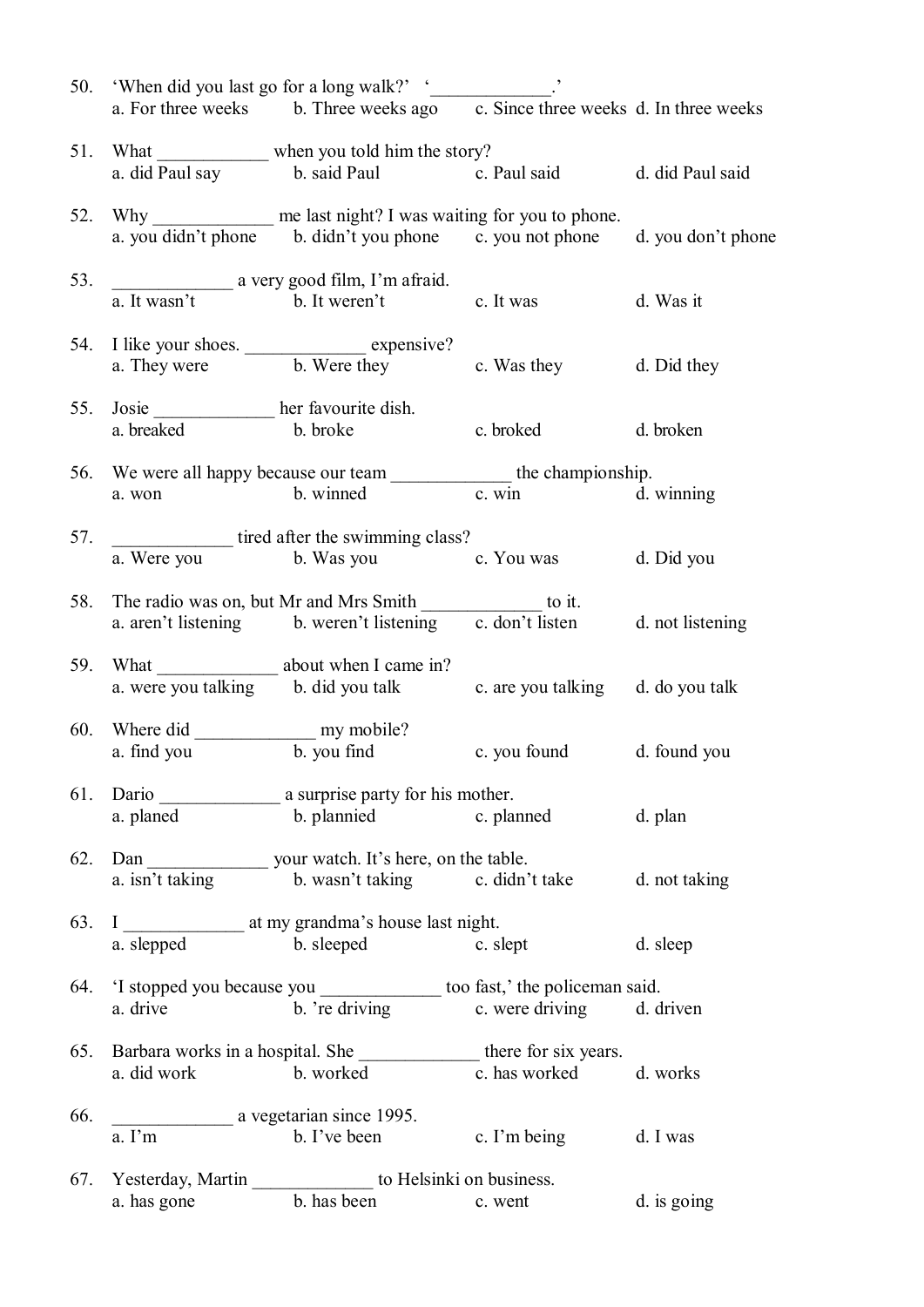|     |                                                  | 68. Why ____________________ Istanbul last year?                                                                                                                                                                                  |               |                                       |  |
|-----|--------------------------------------------------|-----------------------------------------------------------------------------------------------------------------------------------------------------------------------------------------------------------------------------------|---------------|---------------------------------------|--|
|     |                                                  | a. do you visit b. did you visit c. have you visited d. you visited                                                                                                                                                               |               |                                       |  |
|     |                                                  |                                                                                                                                                                                                                                   |               |                                       |  |
|     |                                                  | a. did Sally say b. was Sally saying c. Sally said d. has Sally said                                                                                                                                                              |               |                                       |  |
|     |                                                  |                                                                                                                                                                                                                                   |               |                                       |  |
|     |                                                  |                                                                                                                                                                                                                                   |               |                                       |  |
|     |                                                  |                                                                                                                                                                                                                                   |               |                                       |  |
|     |                                                  |                                                                                                                                                                                                                                   |               |                                       |  |
|     |                                                  |                                                                                                                                                                                                                                   |               |                                       |  |
|     |                                                  | a. Have you used ever b. Have you ever used c. Did you ever used d. You used ever                                                                                                                                                 |               |                                       |  |
|     |                                                  | 72. Tony _________________ out, but he left a message for you.                                                                                                                                                                    |               |                                       |  |
|     |                                                  | a. has just gone b. just has gone c. has just been d. was just                                                                                                                                                                    |               |                                       |  |
|     |                                                  |                                                                                                                                                                                                                                   |               |                                       |  |
|     |                                                  |                                                                                                                                                                                                                                   |               |                                       |  |
|     |                                                  |                                                                                                                                                                                                                                   |               |                                       |  |
|     |                                                  |                                                                                                                                                                                                                                   |               |                                       |  |
|     |                                                  | 74. How long living in Poland?<br>a. does he b. is he been c. is he c. is he c. is he c. is he c. is he c. is he c. is he c. is he c. is he c. is he c. is he c. is he c. is he c. is he c. is he c. is he c. is he c. is he c. i |               |                                       |  |
|     |                                                  |                                                                                                                                                                                                                                   |               |                                       |  |
|     |                                                  |                                                                                                                                                                                                                                   |               |                                       |  |
|     |                                                  | 75. 'How long has Juan had a moustache?' '<br>a. A long time ago b. Since 3 weeks ago c. For three months d. From three months                                                                                                    |               |                                       |  |
|     |                                                  |                                                                                                                                                                                                                                   |               |                                       |  |
|     |                                                  | 76. A<br>a. receptionist b. nurse<br>b. nurse                                                                                                                                                                                     |               |                                       |  |
|     |                                                  |                                                                                                                                                                                                                                   | c. pianist    | d. singer                             |  |
|     |                                                  |                                                                                                                                                                                                                                   |               |                                       |  |
|     | 77. My sister's son is my $\frac{1}{b}$ . nephew |                                                                                                                                                                                                                                   | c. niece      | d. uncle                              |  |
|     |                                                  |                                                                                                                                                                                                                                   |               |                                       |  |
|     |                                                  | 78. Which word is different?<br>a. cause b. luggage b. luggage c. ticket d. suitcas                                                                                                                                               |               |                                       |  |
|     |                                                  |                                                                                                                                                                                                                                   |               | d. suitcase                           |  |
| 79. | The train was full of ____________.              |                                                                                                                                                                                                                                   |               |                                       |  |
|     | a. patients                                      | b. spectators                                                                                                                                                                                                                     | c. passengers | d. voyagers                           |  |
|     |                                                  |                                                                                                                                                                                                                                   |               |                                       |  |
|     |                                                  | 80. I have to get $\frac{1}{2}$ at the next bus stop.<br>a. lost b. finished c.                                                                                                                                                   |               |                                       |  |
|     |                                                  |                                                                                                                                                                                                                                   | c. up         | d. off                                |  |
|     |                                                  |                                                                                                                                                                                                                                   |               |                                       |  |
|     |                                                  | 81. Hurry up or we'll b. miss our plane!                                                                                                                                                                                          | c. find       | d. buy                                |  |
|     |                                                  |                                                                                                                                                                                                                                   |               |                                       |  |
|     |                                                  | 82. If you have a toothache, visit this person: a/an ____________.                                                                                                                                                                |               |                                       |  |
|     | a. dentist                                       | b. mechanic                                                                                                                                                                                                                       | c. farmer     | d. astronaut                          |  |
|     |                                                  |                                                                                                                                                                                                                                   |               |                                       |  |
|     |                                                  | 83. Two or three people can sit together on it: $\frac{1}{2}$ c. a sofa                                                                                                                                                           |               | d. a coffee table                     |  |
|     |                                                  |                                                                                                                                                                                                                                   |               |                                       |  |
|     | 84. Match the verb with a noun: ride             |                                                                                                                                                                                                                                   |               |                                       |  |
|     | a. the piano                                     | b. a mountain                                                                                                                                                                                                                     | c. a car      | d. a bike                             |  |
|     |                                                  |                                                                                                                                                                                                                                   |               |                                       |  |
| 85. | What's the opposite?                             |                                                                                                                                                                                                                                   | good: bad     | clean:<br><u> 1999 - Jan Jan Jawa</u> |  |
|     | a. modern                                        | b. dirty                                                                                                                                                                                                                          | c. cheap      | d. small                              |  |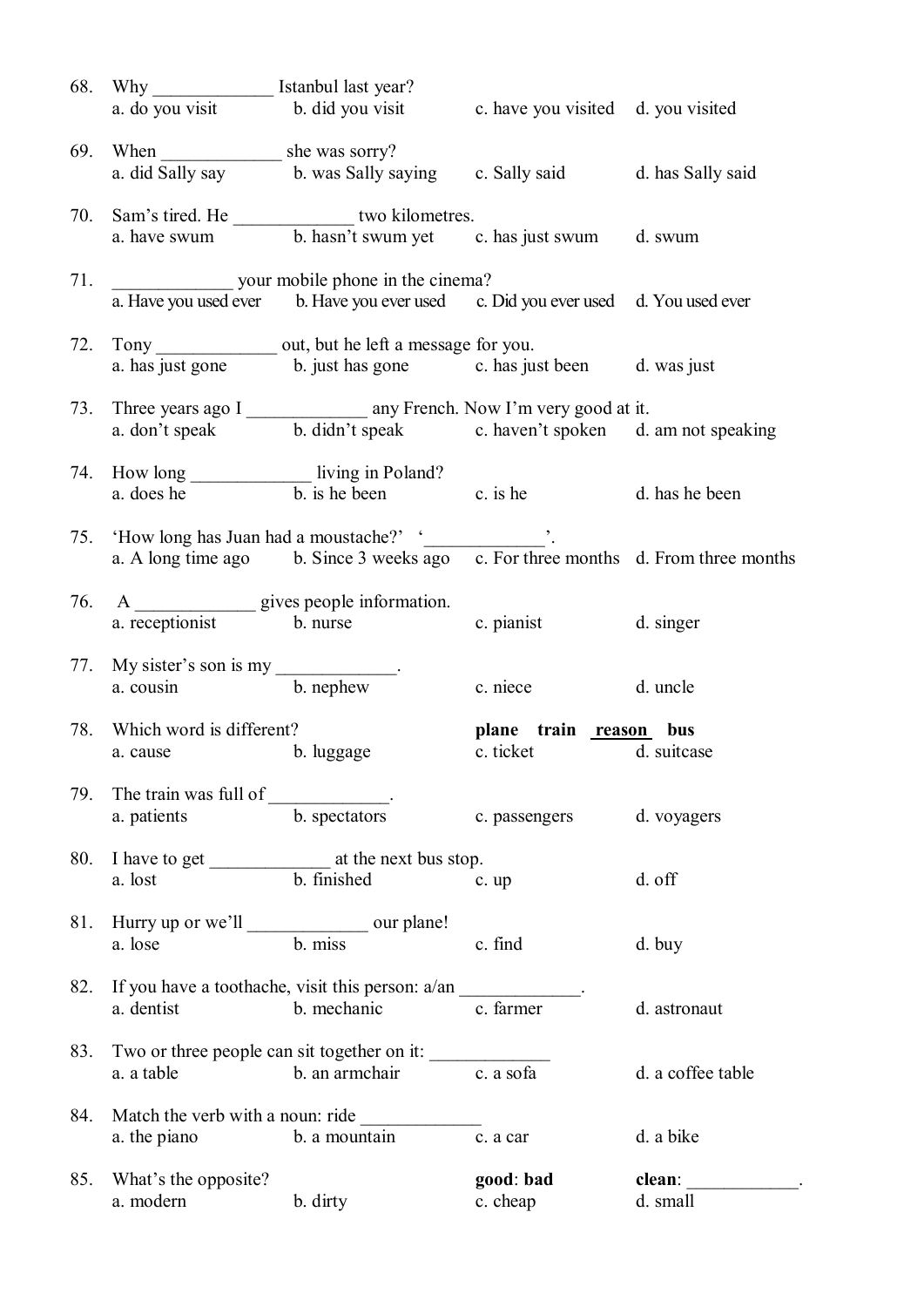|     | 86. In my hometown b. there's lots of pubs where people meet their friends.<br>a. there are b. there's c. have d. there have |                                                                                              |                               |                |  |
|-----|------------------------------------------------------------------------------------------------------------------------------|----------------------------------------------------------------------------------------------|-------------------------------|----------------|--|
|     |                                                                                                                              |                                                                                              |                               |                |  |
|     |                                                                                                                              |                                                                                              |                               |                |  |
|     |                                                                                                                              |                                                                                              |                               |                |  |
| 88. |                                                                                                                              | drive into town or take the bus?                                                             |                               |                |  |
|     | a. Are we                                                                                                                    | b. Shall we c. Will we d. Do we have                                                         |                               |                |  |
|     |                                                                                                                              |                                                                                              |                               |                |  |
|     |                                                                                                                              |                                                                                              |                               |                |  |
| 90. |                                                                                                                              |                                                                                              |                               |                |  |
|     |                                                                                                                              | Do you think<br>a. it snows<br>b. it is snowing<br>c. it will snow<br>d. it snow             |                               |                |  |
|     |                                                                                                                              | 91. Wilma ________________ late last night because she wanted to finish her report.          |                               |                |  |
|     | a. had to work                                                                                                               | b. mustn't work c. must work d. need to work                                                 |                               |                |  |
| 92. |                                                                                                                              | In Britain, you _____________ be 17 years old before you can drive a car.                    |                               |                |  |
|     | a. has to                                                                                                                    | b. have to c. will                                                                           |                               | d. are         |  |
|     |                                                                                                                              | 93. People say you _________________ drink at least two litres of water a day to be healthy. |                               |                |  |
|     | a. might                                                                                                                     | b. can c. had to d. should                                                                   |                               |                |  |
|     |                                                                                                                              | 94. Would you like <u>seem and my dictionary for your exam?</u>                              |                               |                |  |
|     |                                                                                                                              | a. to use b. using c. use                                                                    |                               | d. to be use   |  |
| 95. |                                                                                                                              | John might _______________ to the party, but he's not sure yet.                              |                               |                |  |
|     |                                                                                                                              | a. coming b. to come c. come                                                                 |                               | d. to coming   |  |
| 96. | Goodbye! I'll see you ____________.                                                                                          |                                                                                              |                               |                |  |
|     |                                                                                                                              | a. on Friday morning b. at Friday morning c. in Friday morning d. by Friday morning          |                               |                |  |
| 97. | 'When                                                                                                                        | ?' 'I'm not sure. More than 100 years ago.                                                   |                               |                |  |
|     | a. did the telephone invent                                                                                                  |                                                                                              | b. was the telephone invented |                |  |
|     | c. was invented the telephone                                                                                                |                                                                                              | d. the telephone was invented |                |  |
| 98. |                                                                                                                              | Sue and Kevin are going to the cinema. Do you want to go with                                |                               | $\gamma$       |  |
|     | a. her                                                                                                                       | b. they                                                                                      | c. them                       | d. him         |  |
| 99. |                                                                                                                              | I'm going ______________ holiday next week. I'll be away for two weeks.                      |                               |                |  |
|     | a. at                                                                                                                        | b. on                                                                                        | $c.$ in                       | d. for         |  |
|     |                                                                                                                              | 100. The exam was fairly easy - I expected.                                                  |                               |                |  |
|     | a. more easy that                                                                                                            | b. more easy than                                                                            | c. easier as                  | d. easier than |  |